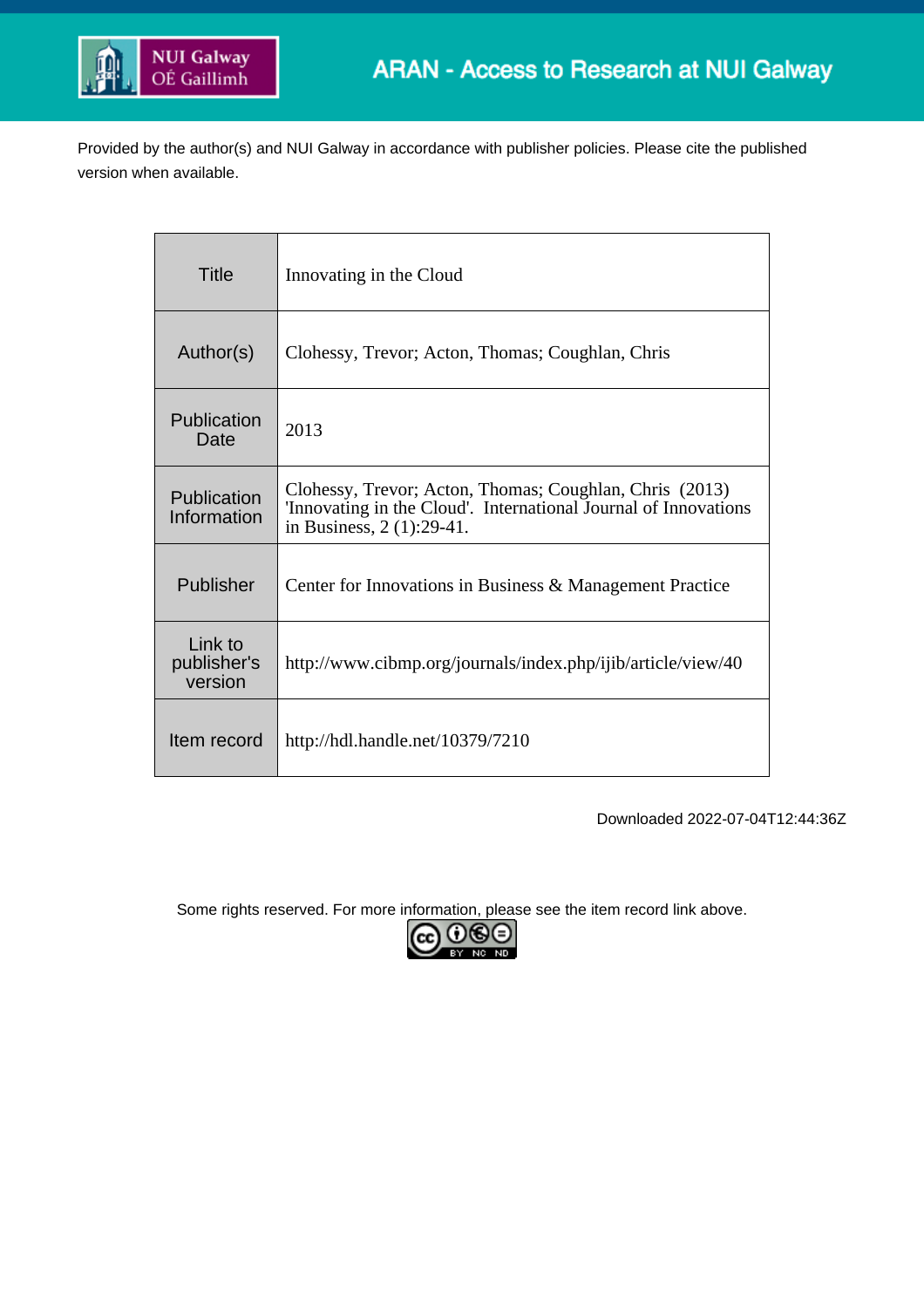# Innovating in the Cloud

# Trevor Clohessy<sup>a</sup>, Thomas Acton<sup>b</sup> and Chris Coughlan<sup>c</sup>

- *a. Trevor Clohessy, The Whitaker Institute, J.E. Cairnes School of Business & Economics, National University of Ireland Galway, Ireland, Email: t.clohessy2@nuigalway.ie*
- *b. Dr. Tom Acton, Business Information Systems, J.E. Cairnes School of Business & Economics, & LERO, the Irish Software Engineering Research Institute, National University of Ireland Galway, Ireland, Email: [thomas.acton@nuigalway.ie](mailto:thomas.acton@nuigalway.ie)*
- *c. Dr. Chris Coughlan, Hewlett Packard, Software Professional Services, Cloud Computing Services Innovation Centre, Galway, Ireland, Email: chris.coughlan@hp.com*

#### **Abstract**

Cloud computing may offer a new architecture in fostering innovation. This paper describes salient issues in cloud computing capable of facilitating innovation in organisations. Focusing on the potential value to organisations of cloud computing, in this paper we outline particular aspects of contemporary concern to organisations innovating for competitive advantage. Using a lens of innovation-enabling and routes to competitive advantage, we focus on and identify aspects of cloud computing capable of offering value to organisations without invasive surgery to their operational processes or strategic direction. This paper indicates value in particular cloud services, with dependencies on implementation and coupling to strategic goals. Further, indications support organisational concerns on security, and other concerns typically prevalent in applications outsourcing. The paper concludes with recommendations regarding initial traversal of cloud-based potential for organisations intent on paddling rather than diving into cloud computing as a vehicle for innovation.

*Keywords:* cloud computing, innovation, competitive advantage

### **Introduction**

The holy grail of the attainment of sustained competitive advantage has long featured in business strategy and has been heavily discussed over the last few decades in both the management and information systems literature bases, with emerging technologies and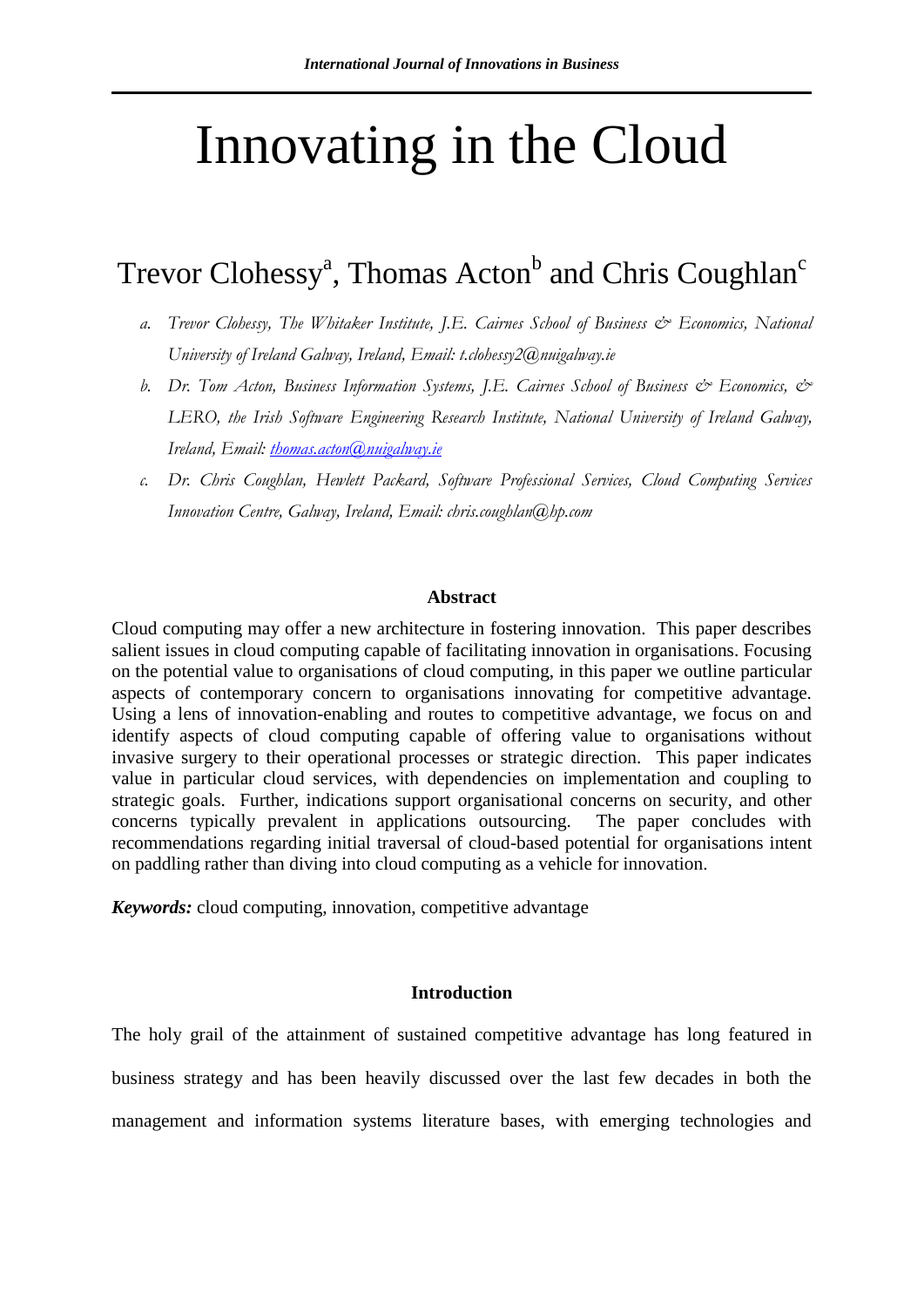computing paradigms considered as potential key enablers. Although neither the premise nor the foundations of cloud computing are new (Gong, Liu, Zhang, Chen and Gong, 2010), cloud computing represents a set of emerging technologies, implementations and ecosystems that are still rapidly evolving. Cloud computing has built its foundations "on decades of research in virtualisation, distributed computing, utility computing, networking and more recently web and software services" (Vouk, 2008). Indeed, cloud computing represents a shift to computing as a service that is provisioned to users typically over the internet via large scale data centres or 'clouds'. Recently it has been argued that "the real strength of cloud computing is that it is a catalyst for innovation and in keeping with Moore's Law, as cloud computing becomes more cheaper and ubiquitous further opportunities for innovation will manifest" (Brynjolfsson, Hofmann and Jordan, 2010). Although cloud computing is growing in popularity at a phenomenal pace, with more and more businesses implementing various aspects of it to help deliver on strategic goals, academic research remains lagging behind rapid developments in the field, an issue first raised almost half a decade ago (for a discussion, see Sriram and Khajeh-Hosseini, 2010). Further research is warranted into the organisational value of cloud computing, to enable organisations make informed decisions about which cloud computing aspects and solutions may be most suitable to their needs, as vehicles for innovation and delivery on business goals. This paper contributes to that objective. To do so, we first identify those most significant cloud-centric issues facing organisations. We followed a systematic approach to the existing literature as per established guidelines (Bandara, Miskon and Fielt, 2011; Kitchenham, 2004; Levy and Ellis, 2006), spanning 2007 to present. Our keyword searches included initial early classifiers such as cloud computing, elastic computing, and utility computing; we also included the more categorical search terms Infrastructure as a Service (IaaS), Platform as a Service (PaaS), and Software as a Service (Saas). Although the first public clouds were launched in 2005, we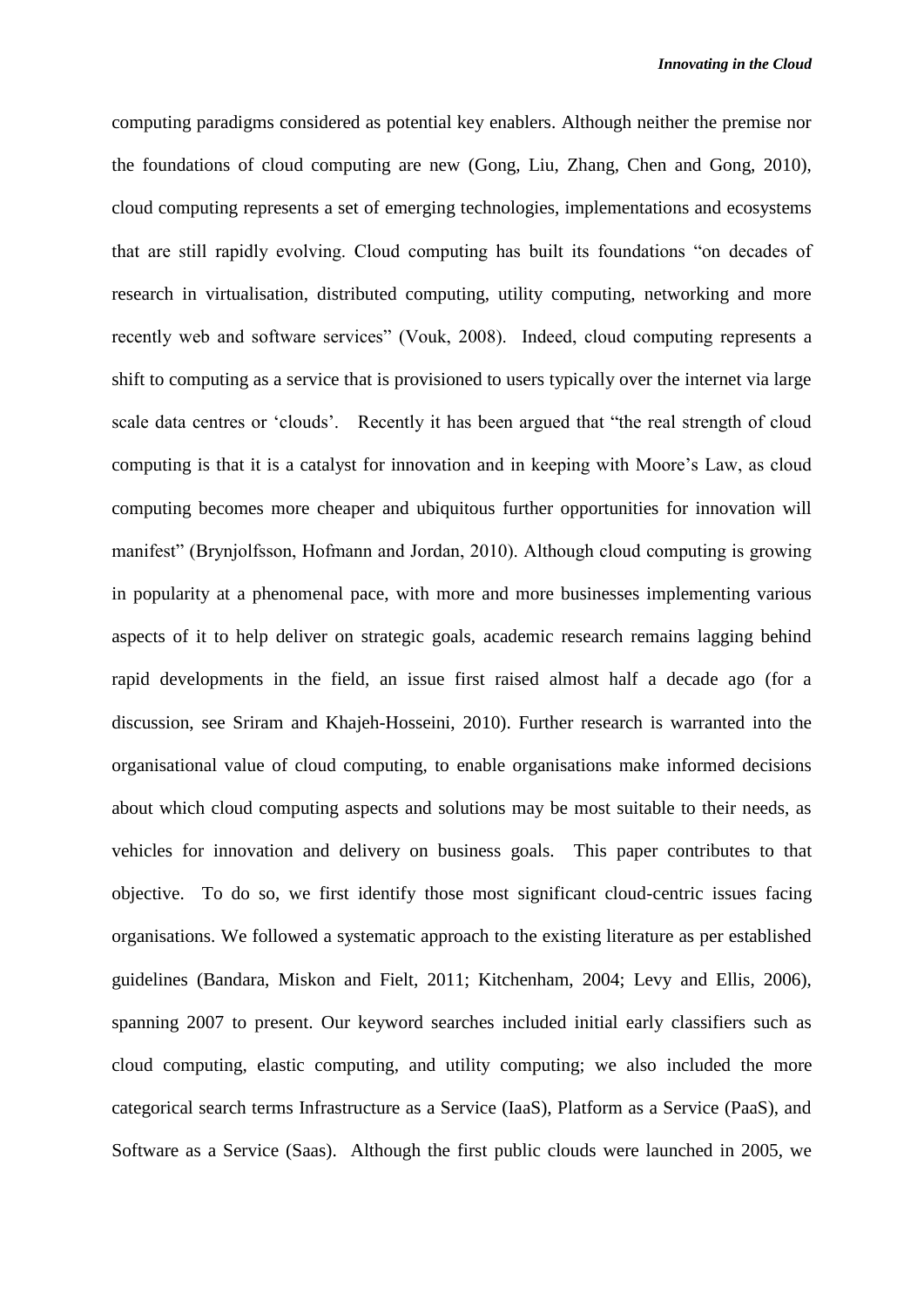note the appearance of peer-reviewed papers in 2007. For the review, and in particular to capture some of the discourse about cloud computing outside mainstream journals and before some journals explicitly included the topic in their interest areas, we included some conference proceedings, technical reports, market trend analyses and workshop papers.

It is now 2012. Since 2007, academic research on cloud computing has focused primarily on two aspects: technical issues associated with cloud computing, and implications for end users and enterprises using cloud computing. To date, there has been little discussion on business value (Iyer and Henderson, 2010; Iyer and Henderson, 2012). According to Google Trends (Google, 2012) the term cloud computing shot to prominence towards the latter of 2007, peaking in middle of 2011 (fig 1).





In the next section we delineate cloud computing, delve into the various aspects and views of cloud computing, and focus on those of potential value to organisations seeking to innovate in modern economies.

#### **In The Cloud**

Between 2007 and 2010 alone there were 485 explicit cloud computing-related articles, which covered major topics such as technology, costs, personnel, security, quality and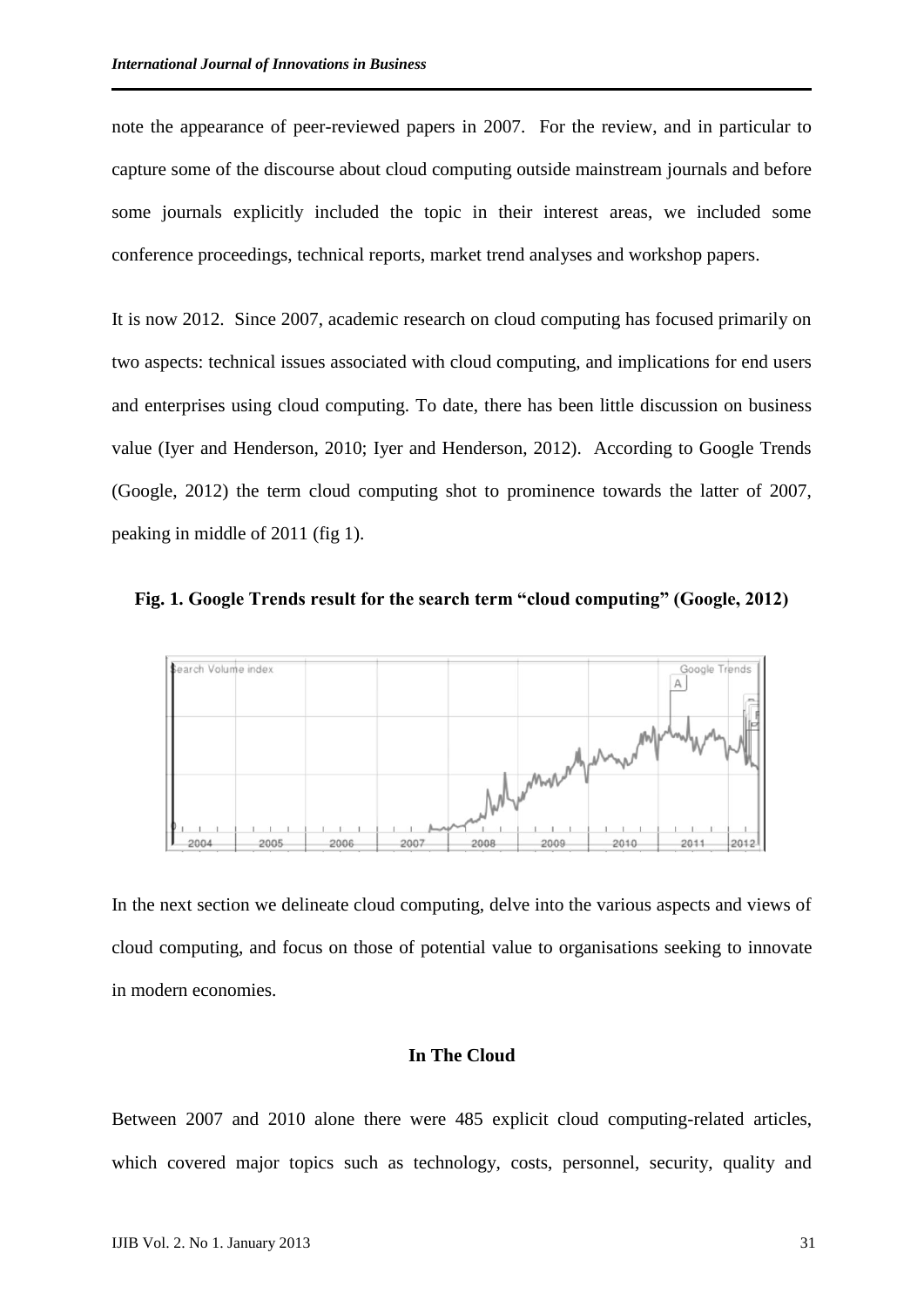compliance. Among 445 practitioner-oriented articles in the same period, relative percentage coverage and focus indicated 6 main issues: general topics (20.7%), technical topics (14.4%), company perspectives in cloud computing (12.1%), company perspectives in IT outsourcing (8.3%), and SaaS provider (7%)/ Microsoft Azure (7%). Concurently, across mainly academic outlets (see Yang and Hsu, 2011), the coverage differed somewhat in relative emphasis, but covered essentially similar issues, with general  $\&$  technical topics (40%), resource management (20%), grid vs. cloud computing (20%), Saas/IT outsourcing (10%), and business management (10%). As such, at least across this period, it would seem that academic research has mirrored and recognised practitioner issues. However, further depth is required to determine if organisational concern and focus on issues in the cloud space are reflected adequately in research, and the most critical and topical issues within this broad categorical gamut remain to be identified. The first issue is to define and delineate cloud computing.

Concreting a clear complete and unified definition of cloud computing is necessary in order to help determine "areas of research and explore new application domain for the usage of clouds" (Vaquero, Rodero-Merino, Caceres and Lindner, 2009). In its entirety, cloud computing represents the evolution and convergence of several independent computing trends such as Internet delivery, 'pay-as-you-go' utility computing, elasticity, virtualisation, grid computing, distributed computing, stor¬age, and more (Pallis, 2010). Its delineation varies in the academic literature: Vaquero et al. (2009) reviewed multiple definitions, with particular components emerging. These components are typified and converged in the description presented by Mell and Grance (2010) as that proposed by the American National Institute of Standards and Technology (NIST), describing cloud computing as "a model for enabling ubiquitous, convenient, on-demand network access to a shared pool of configurable computing resources (for example, networks, servers, storage, applications and services) that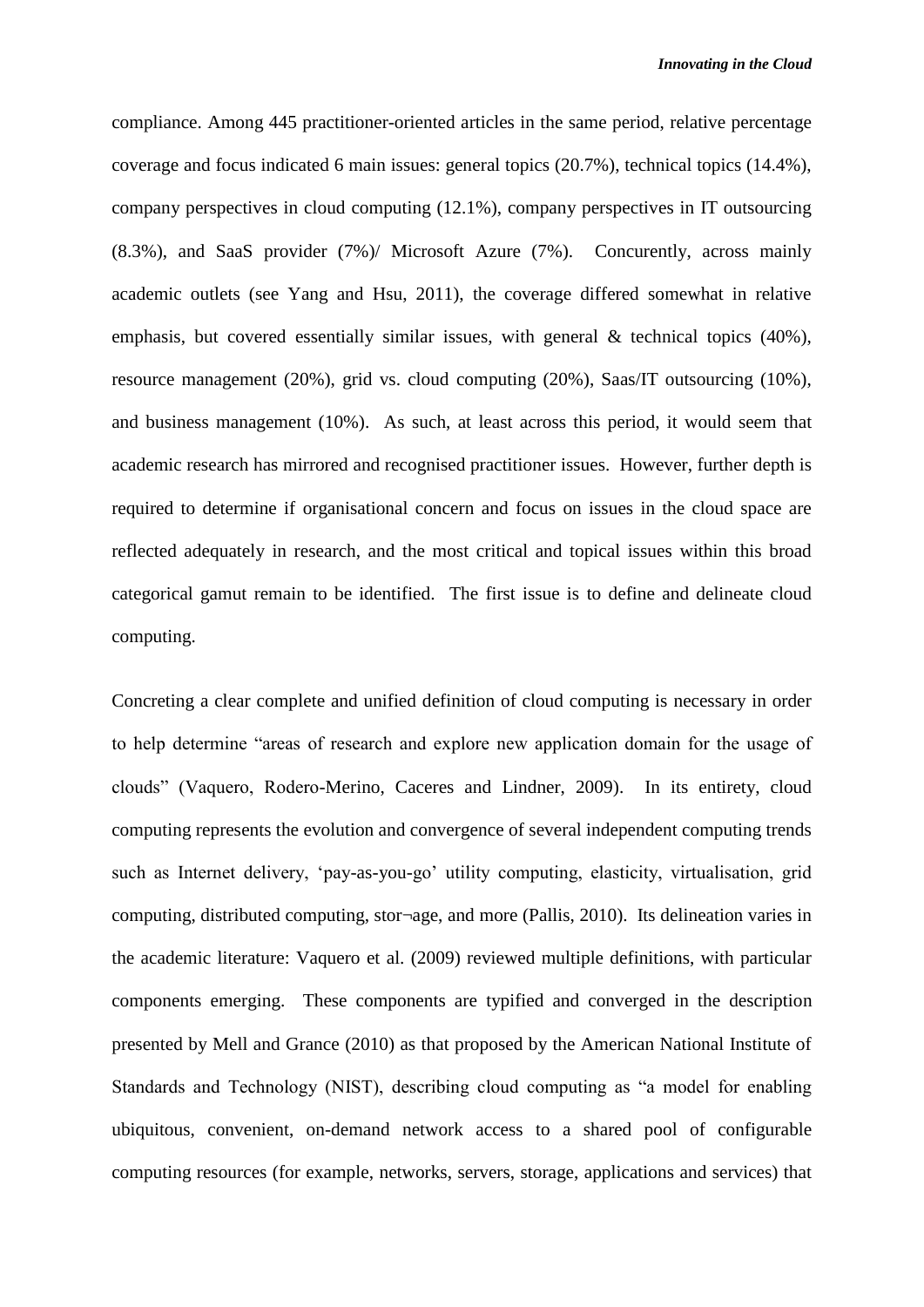can be rapidly provisioned and released with minimal management effort or service provider interaction." Further, this description is specific in detailing cloud computing as comprising five essential characteristics, four deployment models, and three service models. It is this definition and delineation of the evolving cloud computing paradigm that we employ in this paper, in particular what we term the 5-4-3 model, below.



**Fig. 2. The 5-4-3 model of cloud computing**

Looking upward in the model, the base layer has 5 components. These are essentially attributes that form the basic tenets of cloud-based computing. The first of these, broad network access, encompasses end user and device-based access to remote servers situating cloud services or applications, and describes access to computing resources over networks, whether intranets or public internet, using thick or thin client devices and multiple platforms including laptops, tablet PCs, smart phones, and new emerging computing devices. Essentially, this component assumes that end users can connect to remote servers. The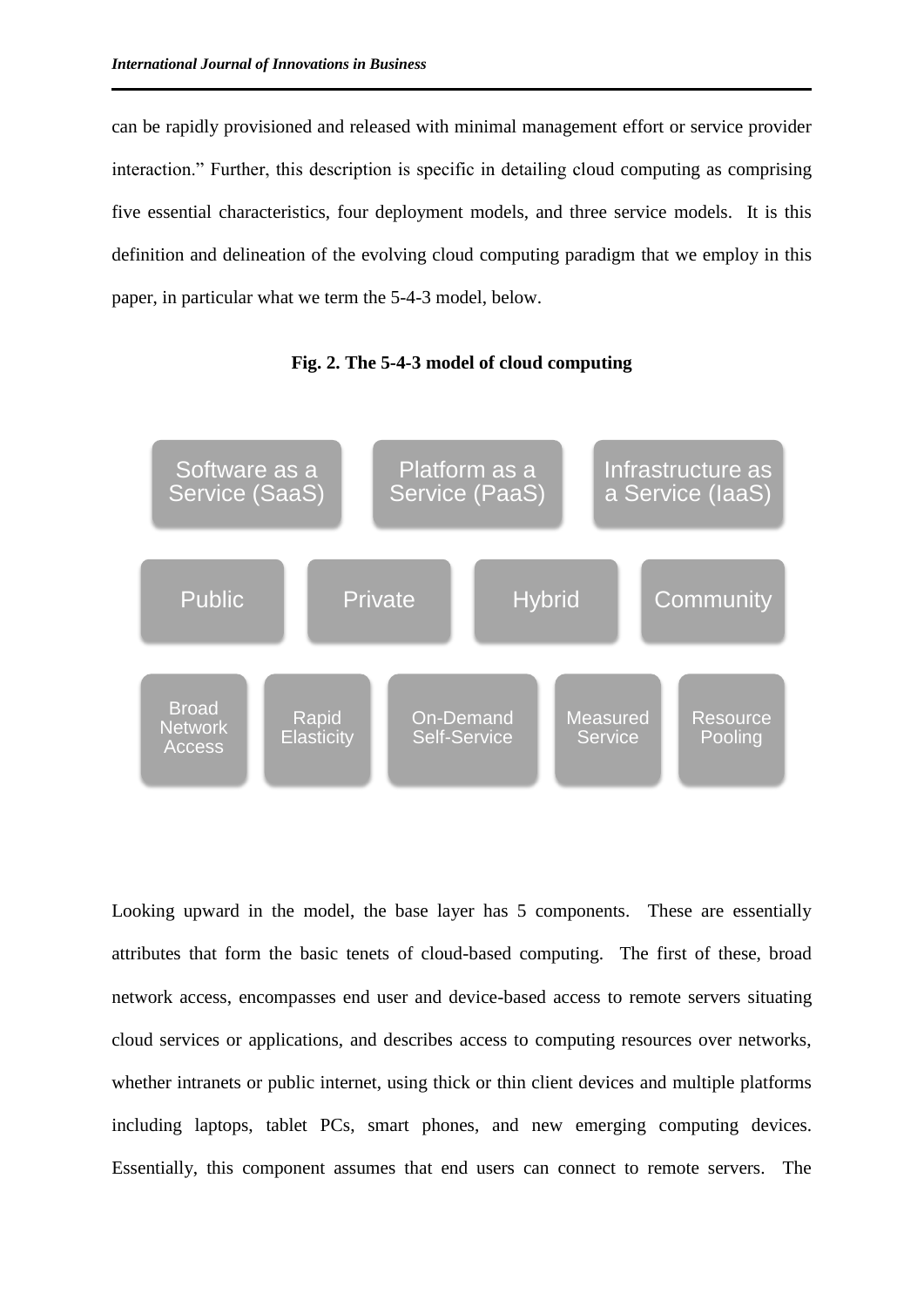second, rapid elasticity, describes a cloud service provider managing a user's resource utilisation based on evolving needs, with a cloud service deterministically scaling up or down to meet user needs. The third, on-demand self-service, describes a requirement from end users for ubiquitous computing capabilities such as storage or processing power at any time, without the requirement for human interaction with the service provider. The fourth, measured service, represents the provision of user-based resource consumption metering by cloud service providers. Lastly, resource pooling, represents the provision, using mult-tenant models, of pooled computing resources to multiple consumers, where physical and/or virtual computing resources are a shared resource, in essentially a one-to-many provisioning relationship.

Many aspects underpin these 5 components (See Buyya, Yeo, Venugopal, Broberg and Brandic, 2009; Gong et al., 2010; Vaquero et al., 2009; Vouk, 2008). Amongst these are user-friendly user interfaces to cloud services and applications, particular technologies and approaches to service provision such as system virtualisation, leverage of existing best standards in distributed computing, network optimisation, resource sharing techniques, and security. As enablers of innovation, some of these components are provision-dependent, that is, the cloud service provider must provide the functionality, for example, deterministic and automatic provision of elasticity and resource pooling. Other aspects such as network access can have dependencies on public policy in the organisation's jusisdiction, for example, governmental provision of adequate growth-capable broadband. As such, it becomes incumbent on organisations to assess these dependencies, as deficiencies in any of these 5 components can negatively impact the potential for innovation. As the base layer of the 5-4-3 model, all 5 components being in place and of high quality provide only a common denominator, none will provide innovative capacity in itself, and together provide an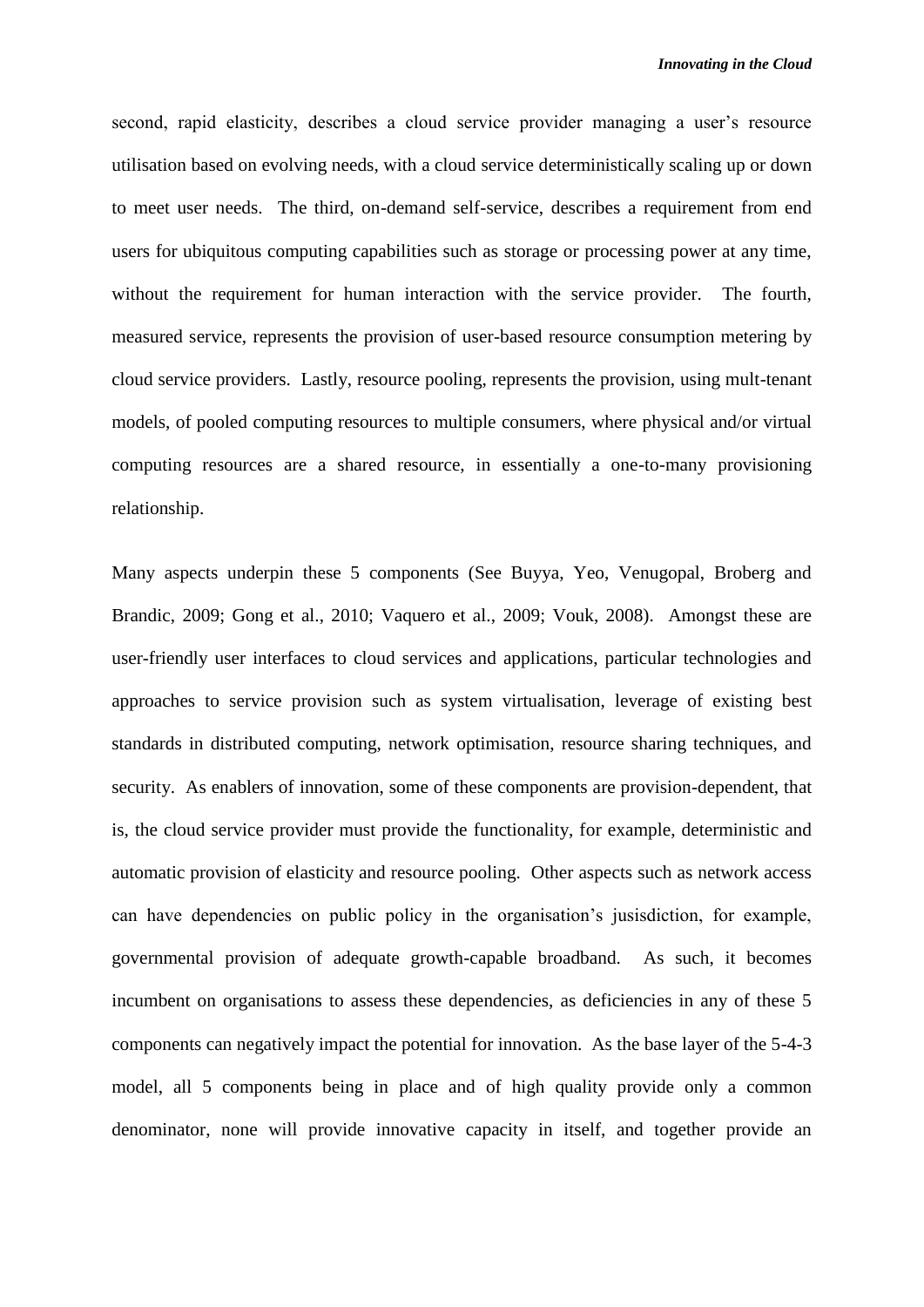innovation platform depending upon how each component is leveraged, but their absence or suboptimal provision can impede innovation.

The middle layer in fig 2 describes the types of cloud. When cloud computing services are offered in a 'pay-as-you go' manner to the public it is referred to as a public cloud. Examples include Microsoft Azure Services and Amazon Elastic Compute Cloud (EC2). The service is sometimes termed utility computing. The technologies underpinning public clouds reside on the premises of the cloud provider. A private cloud, typically provisioned for exclusive use by a single organisation, describes the "internal datacenters of an organisation that are not made available to the general public" (Armbrust, Fox, Griffith, Joseph, Katz, Konwinski, Lee, Patterson, Rabkin, Stoica and Zaharia, 2010). Unknown parties do not share resources. The cloud may be managed by the organisation or by a third party. Amazon's Elastic Compute Cloud (EC2) also offers private cloud services. A community cloud extends a private cloud, provisioned for specific use by a community of organisations or users for shared purposes, for example, security or legal compliance (Iyer and Henderson, 2010). A hybrid cloud comprises some combination or variant of the previous models. The innovative value of these various types of cloud lies in a trade-off between costs and overall control. Private clouds can be relatively highly secure and offer the most complete degree of internal control in terms of user access, authentication, data governance and so on, but tend to be pricey to set up. Hybrid or public clouds are generally less costly, with openness trading against investment. The innovation value to organisations rests with the cloud structure that best facilitates the organisation to focus on innovating its core competencies while balancing this focus with the cost of cloud-based services.

The top layer in fig 2 describes cloud computing's well-established service models, differentiated into three distinct categories depending on the capability provided, and referred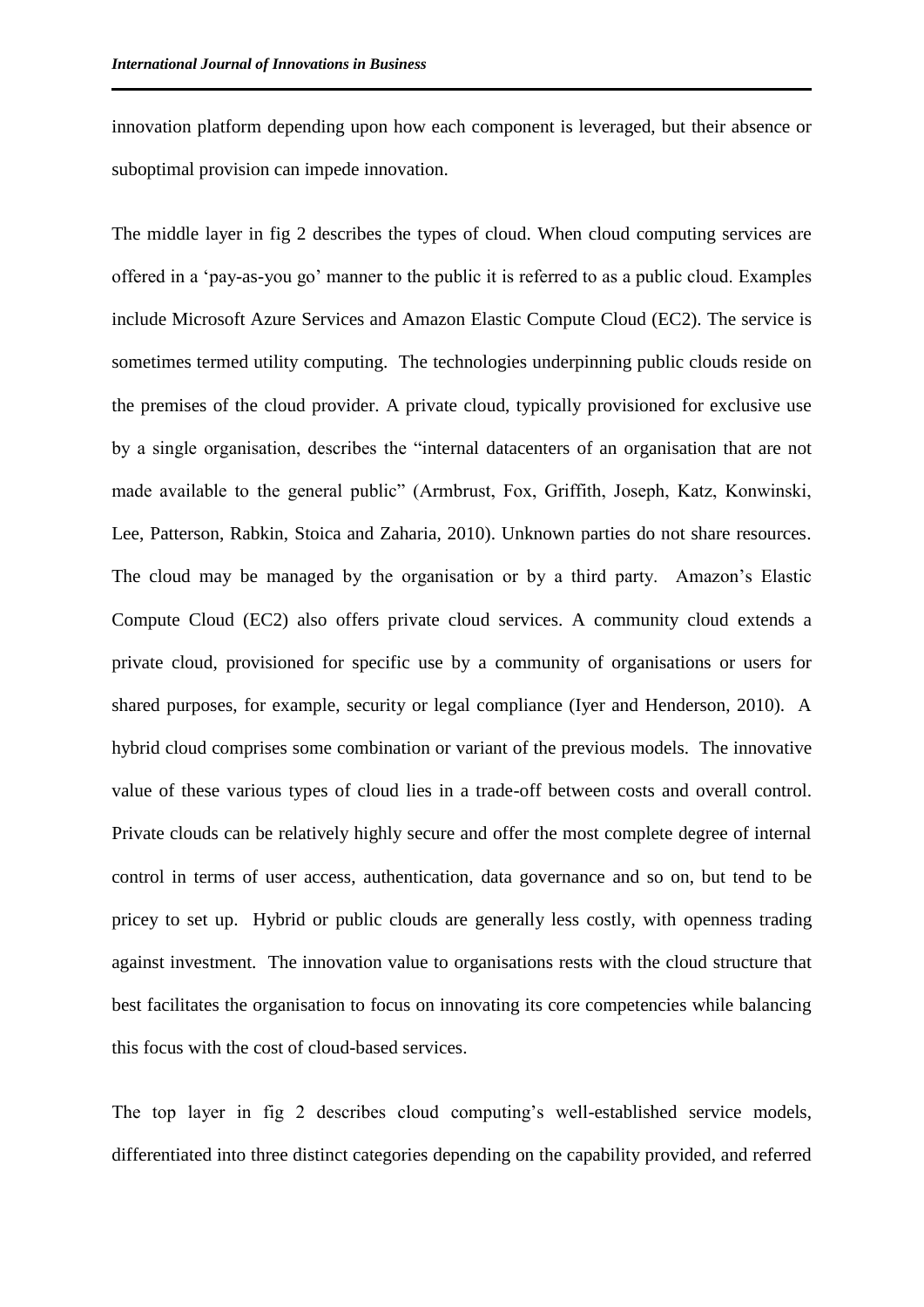to as the SPI (Software, Platform, Infrastructure) model (Gong et al., 2010; Mell and Grance, 2010; Vaquero et al., 2009). The first of these three, Software as a Service (SaaS), describes a computing scenario where the cloud provider allocates the user with software resources and capabilities, delivered through the user's web browser or thin client download, eliminating the need for the user to install or manage complex software or acquire additional hardware. The resources run on the cloud infrastructure. SaaS may be used to reduce the operating costs of a business, and aims at replacing applications on a PC (Gong et al., 2010). SaaS benefits to both service providers and end users are well-documented (see Armbrust et al., 2010). Organisational-level SaaS examples include customer relationship management (CRM) as a service and cloud enterprise resource management (ERP). Productivity applications include email, instant messaging, virtual desktops, and office automation such as Google Docs (Lenk, Klems, Nimis, Tai and Sandholm, 2009); with consumer- or citizen-based applications including wikis, blogs, social networking and web hosting (Rabai, Jouini, Aissa and Mili, 2012, in press). The second component in this layer describes service provisioning of computing platforms, Platform as a Service (PaaS). Here the cloud provider allocates the end user with a complete computing environment, typically for software development or application testing through provision of developer tools, database management, or testing functionality (Rabai et al., 2012, in press). The end user may deploy created or acquired applications onto the cloud. An examples of PaaS is Google's Application Engine. The third and last component in this service layer is Infrastructure as a Service (IaaS), where the cloud provider allocates storage and computing resources to an end user, through the provision of (multi-)server storage or processing, or virtualisation of computing infrastructures. It represents the outsourcing of a complete computing infrastructure. Resources are only allocated to a single tenant or client. An end user "has control over operating systems, storage, and deployed applications and [may have] limited control of select networking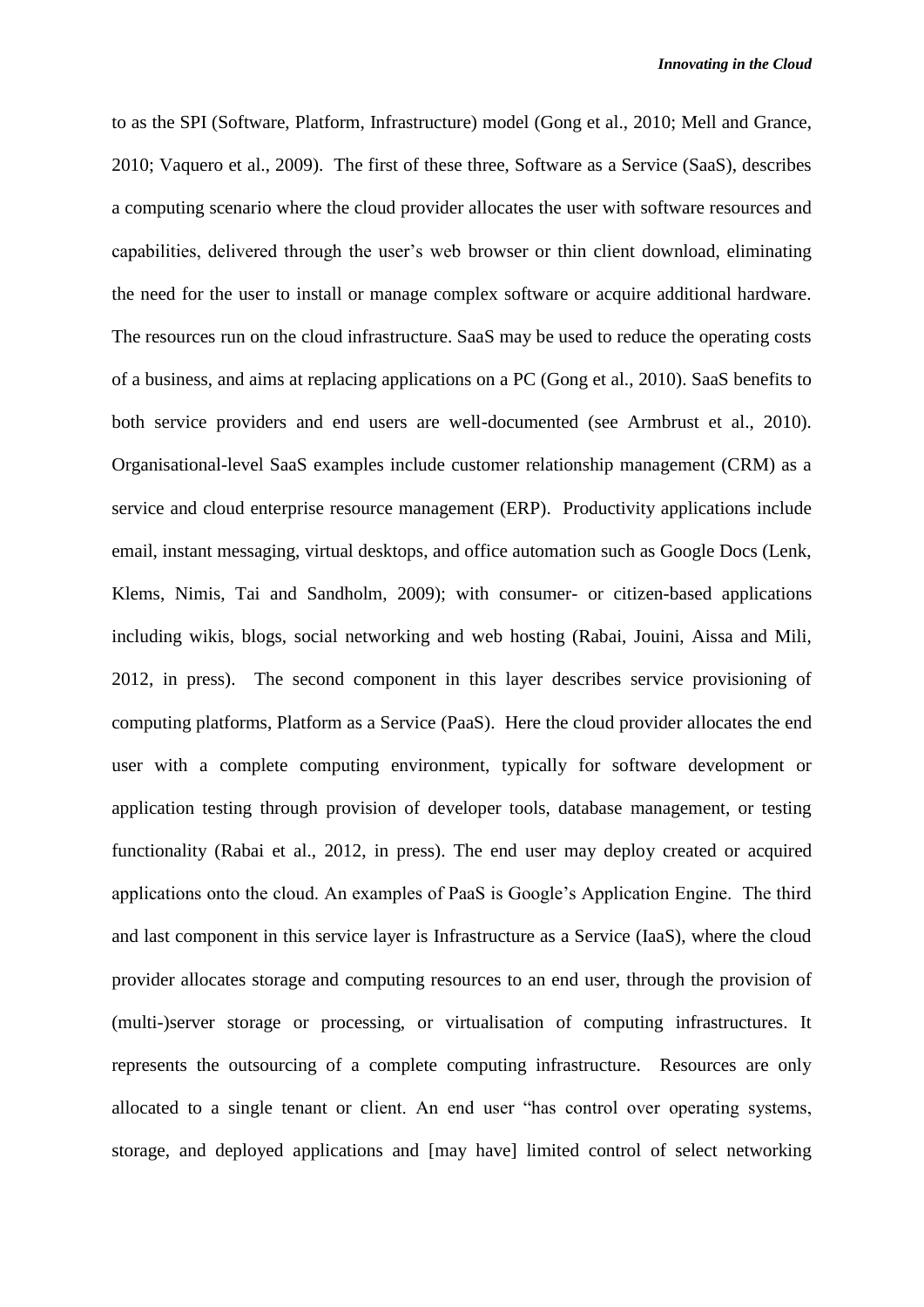components …… the end user does not control the underlying infrastructure" (Mell and Grance, 2010). Examples of IaaS include Amazon's Elastic Compute Cloud (EC2) and GoGrid's ServePath. Accessing and integrating these services necessitates various interaction tools at both the user- and software levels; Rabai et al. (2012, in press) have broadly grouped these into three categories supporting application integration, reporting and analytics, and user portals. Such tools serve to facilitate "seamless interaction with all the underlying Every-thing-as-A-Service layers (XaaS or EaaS)" (Pallis, 2010). Further, Lenk et al. (2009) have proposed a fourth element to this layer, Humans-as-a-Service (HaaS), citing examples such as Amazon's Mechanical Turk crowdsourcing service, and human-centric information aggregation services such as Iowa Electronic Markets. However, it may be argued that such human-intensive services are a consequence of the SPI elements rather than an additional element, or it may be the case that human-centred service-based activities are a natural evolutionary component. Nevertheless, the SPI model parsimoniously captures the various categorical delineations of service-based cloud activities, providing an overall descriptor for disparate descriptions of service architectures, from the 5-layer ontological stack proposed by Youseff, Butrico and Da Silva (2008) to the definitional components proposed by others over the last half decade (Buyya et al., 2009; Gong et al., 2010; Iyer and Henderson, 2010; Sultan and van de Bunt-Kokhuis, 2012; Vaquero et al., 2009; Yang and Hsu, 2011).

The innovation value of this layer in the 5-4-3 model is dependent on organisational choices made regarding the immediate sub-layer. Choices in this mid-layer can determine the organisational interest in the top service layer. Essentially, innovation can be facilitated by channeling various outbound organisational services through one of the SPI components, and is dependent on the business fous of the organisation. For example, provision to customers of virtualised computing environments may be very useful to software development companies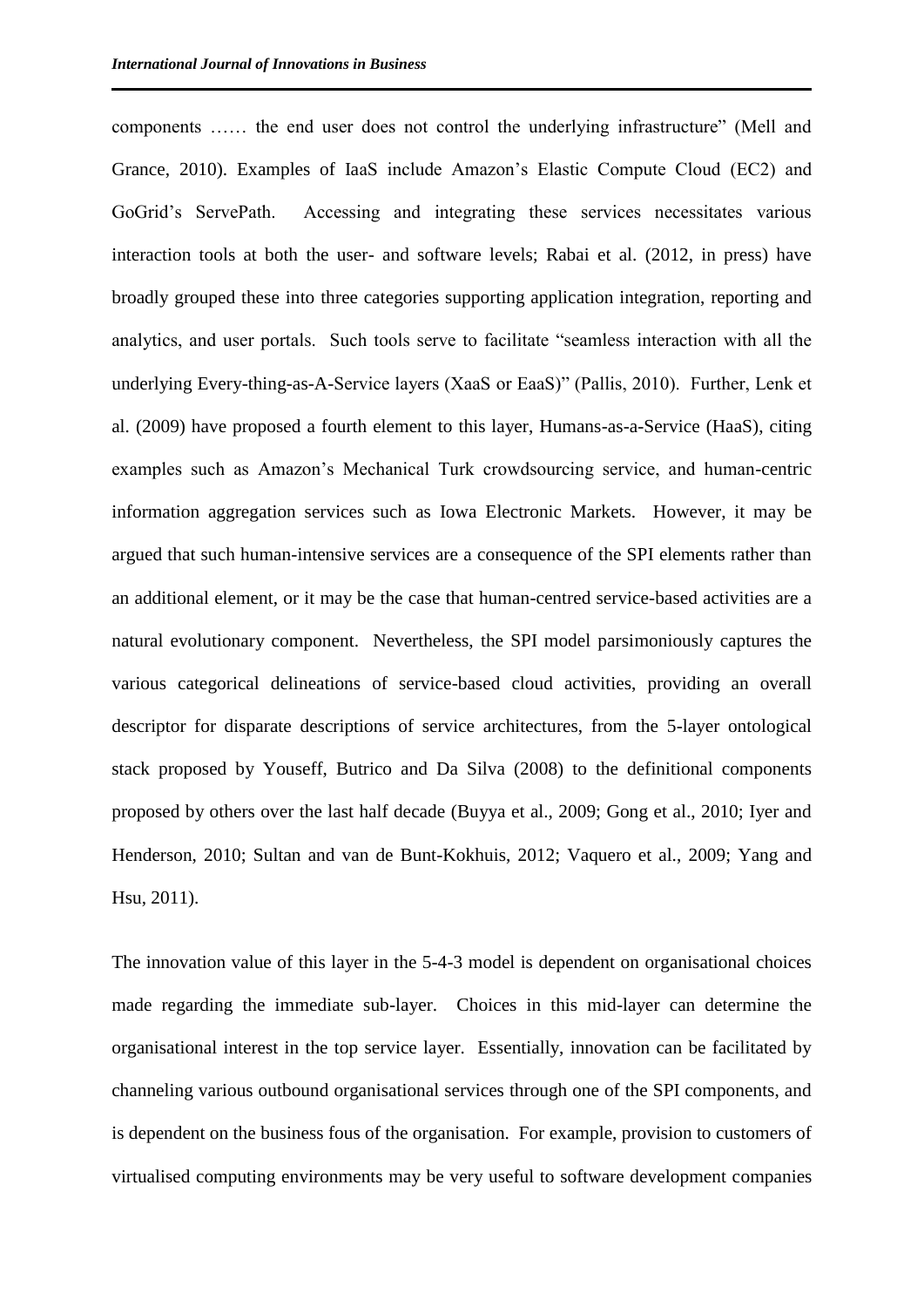delivering new software for customer testing, and provision of this through cloud-based SaaS may provide a more effective or improved customer relationship, which in itself may facilitate further business with that client, or increased customer satisfaction. Such benefits have been shown to be instrumental in studies on IS success and acceptance.

## **Conclusion**

This paper described cloud computing using common classifiers that have become prevalent over the last half decade, and presented these in terms of what we have called the 5-4-3 model. Taking the model layer by layer, the paper described innovation potential across components. However, further research is necessary into the particular innovation value of discrete components of the model, to facilitate the construction of an innovation pathway (or pathways) through the model, through which organisational management may traverse or perhaps wade to facilitate a more focused concentraion on core competencies and as a vehicle for innovation. Although the identification of cloud-related business value has recently been explicated (Iyer and Henderson, 2012), further research is warranted into cloud computing to enable organisations make informed decisions about which aspects, implementations and solutions may be most suitable to their needs, as vehicles for delivery on business goals, and facilitators of competitive advantage.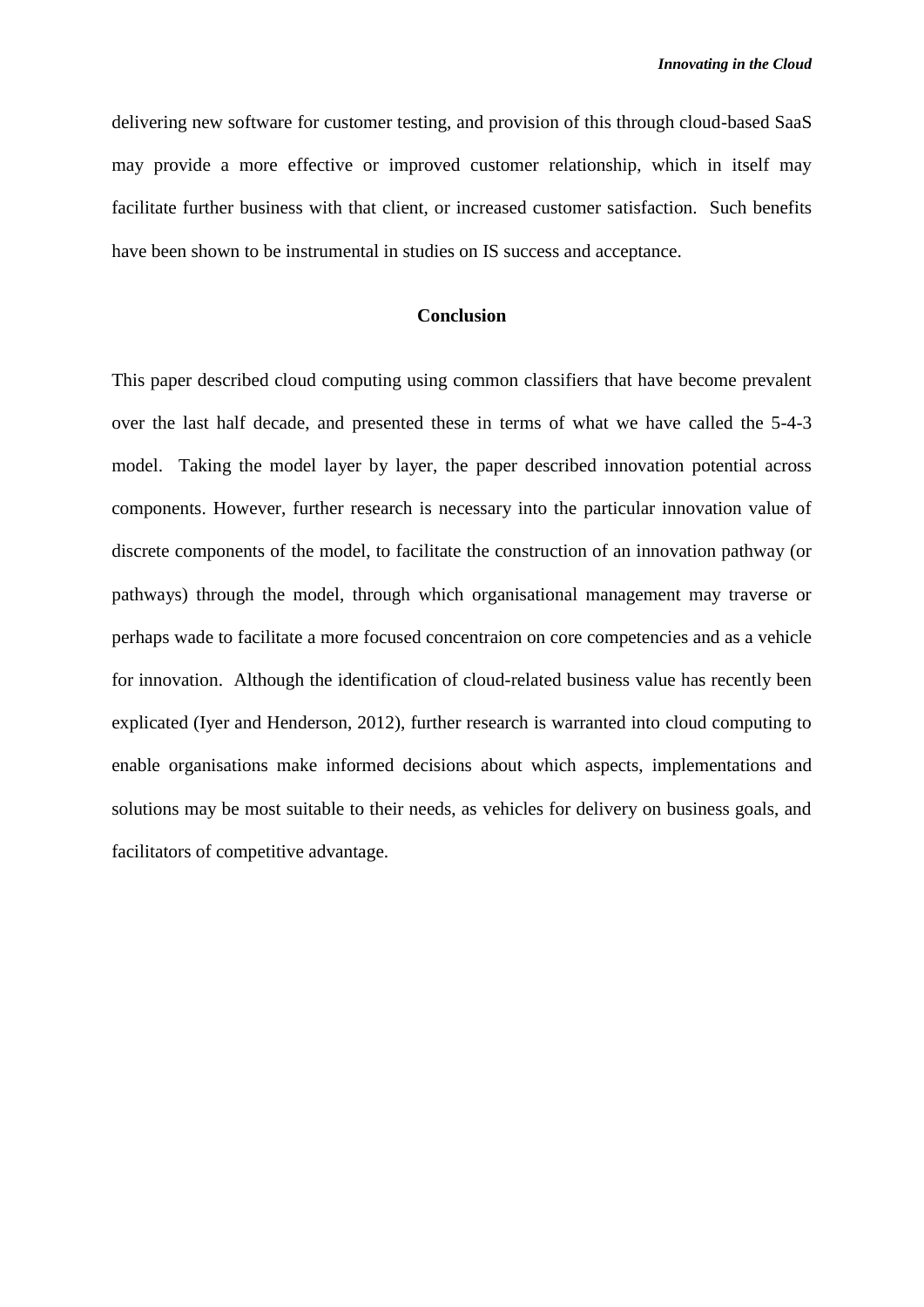#### **References**

Armbrust, M., Fox, A., Griffith, R., Joseph, A. D., Katz, R., Konwinski, A., Lee, G., Patterson, D., Rabkin, A., Stoica, I. and Zaharia, M. (2010) Above the Clouds: A Berkeley View of Cloud Computing, Communications of the ACM, 53 (4), pp. 50-58.

Bandara, W., Miskon, S. and Fielt, E. (2011) A Systematic Tool-Supported Method for Conducting Literature Reviews In Information Systems, The 19th European Conferences on Information Systems (ECIS), Helsinki, Finland.

Brynjolfsson, E., Hofmann, P. and Jordan, J. (2010) Cloud computing and electricity: beyond the utility model, Communications of the ACM, 53 (5), pp. 32-34.

Buyya, R., Yeo, C. S., Venugopal, S., Broberg, J. and Brandic, I. (2009) Cloud computing and emerging IT platforms: Vision, hype, and reality for delivering computing as the 5th utility, Future Generation Computer Systems-the International Journal of Grid Computing-Theory Methods and Applications, 25 (6), pp. 599-616.

Gong, C., Liu, J., Zhang, Q., Chen, H. and Gong, Z. (2010) The Characteristics of Cloud Computing, Proceedings of SCC '10, 39th International Conference on Parallel Processing Workshops, IEEE Computer Society, pp. 275-279.

Google (2012) Cloud Computing, Google Trends, from http://www.google.com/trends/?q=+cloud+computing+&ctab=0&geo=all&date=all, last accessed Sep 12, 2012.

Iyer, B. and Henderson, J. (2010) Preparing For The Future: Understanding The Seven Capabilities Of Cloud Computing, MIS Quarterly Executive, 9 (2), pp. 117-131.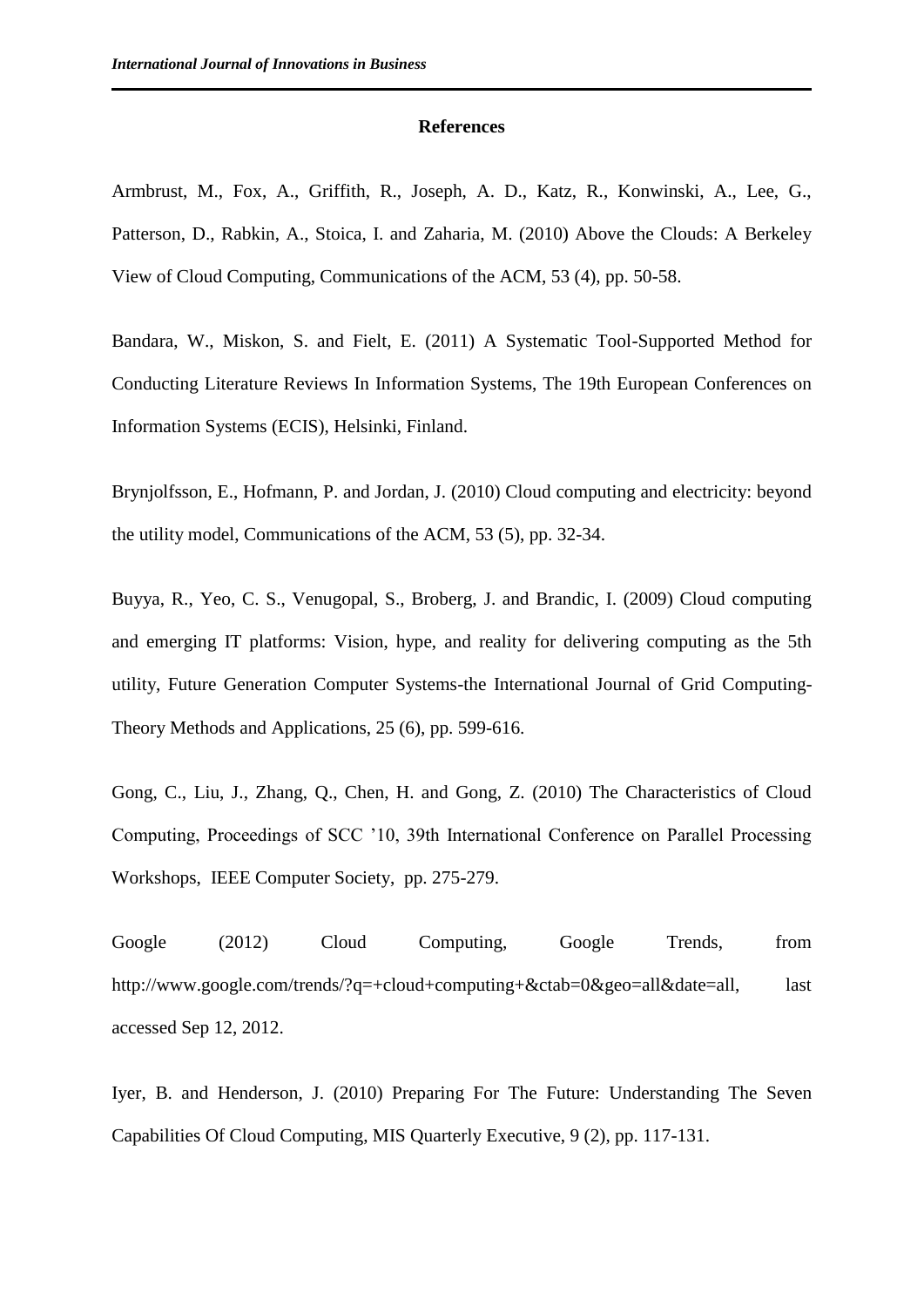Iyer, B. and Henderson, J. C. (2012) Business Value from Clouds: Learning from Users, MIS Quarterly Executive, 11 (1), pp. 51-60.

Kitchenham, B. (2004) Procedures for Performing Systematic Reviews, Joint Technical Report, Computer Science Department, Keele University (TR/SE-0401) and National ICT Australia Ltd. ( 0400011T.1), 1-27.

Lenk, A., Klems, M., Nimis, J., Tai, S. and Sandholm, T. (2009) What's Inside the Cloud? An Architectural Map of the Cloud Landscape, Proceedings of the 2009 ICSE Workshop on Software Engineering Challenges of Cloud Computing, 23-31.

Levy, Y. and Ellis, T. (2006) A Systems Approach to Conduct an Effective Literature Review in Support of Information Systems Research, Informing Science Journal, 9 181-212.

Mell, P. and Grance, T. (2010) The NIST Definition of Cloud Computing, Communications of the ACM, 53 (6), pp. 50-50.

Pallis, G. (2010) Cloud Computing The New Frontier of Internet Computing, IEEE Internet Computing, 14 (5), pp. 70-73.

Rabai, L. B. A., Jouini, M., Aissa, A. B. and Mili, A. (2012, in press) A cybersecurity model in cloud computing environments, Computer and Information Sciences.

Sriram, I. and Khajeh-Hosseini, A. (2010) Research Agenda in Cloud Technologies, LSCITS White Paper.

Sultan, N. and van de Bunt-Kokhuis, S. (2012) Organisational culture and cloud computing: coping with a disruptive innovation, Technology Analysis & Strategic Management, 24 (2), pp. 167-179.